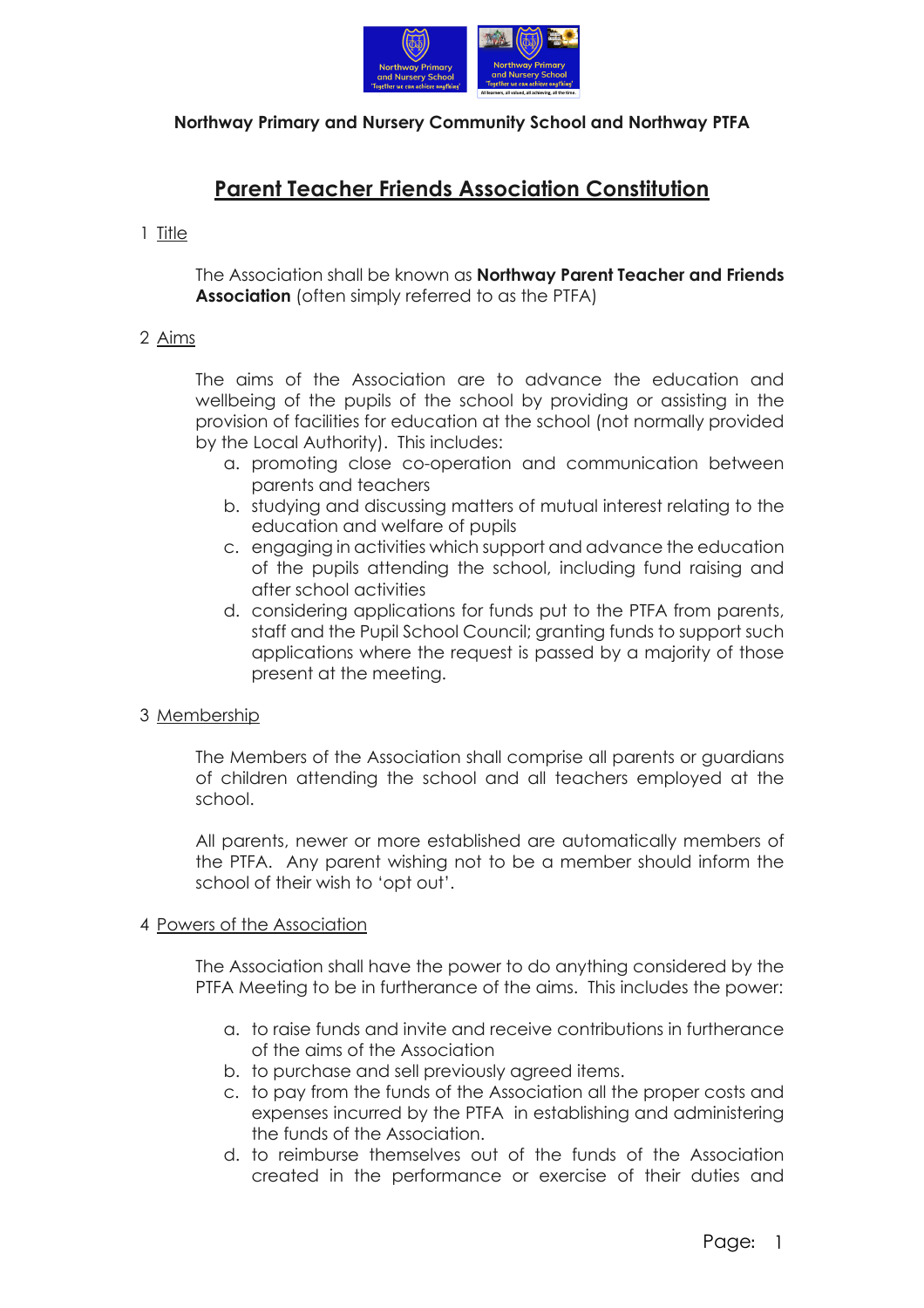

## powers

- e. to employ and pay proper and reasonable remuneration to staff, professional and technical advisers whose services are, in the opinion of the PTFA, required for the carrying out of the purposes of the Association
- f. to establish and operate a bank account with bankers in the name of the Association provided that cheques drawn on such accounts shall not be signed by less than two members of the PTFA Office Holders. Our Bank is currently HSBC Bank.

# 5 Office Bearers

- 1 **The President** (Head Teacher of the School) Mr MJ Hargreaves (the Headteacher may also appoint a nominated teacher to sit on the PTFA Committee to liaise with School and the PTFA)
- 2 **2a Chairperson** TBC
- **2b Vice Chairperson** TBC
- 3 **Secretary** TBC
- 4 **Treasurer** TBC
- 5 **Social Media Officer** TBC

**Minute Secretary** – rotated each meeting or the Secretary to take on this role when there is no other arrangement.

The Office Bearers will be elected at the Annual General Meeting (AGM). Office Bearers will hold office for two years, being eligible for reelection. Where an Office Bearer's position becomes vacant during the normal term of office the Committee may, at their discretion, opt to fill this post in one of the following ways: (i) the deputy for the post or an agreed member of the Committee may stand in for the duration, (ii) the Committee may elect a replacement from its membership or (iii) an Extraordinary General Meeting (EGM) may be called to elect a new member to the post.

A Minute Secretary will be responsible for keeping accurate Minutes of all meetings and distributing these to the Committee members. Copies should be made available to the General Committee and to any member of the Association who requests them.

### 6 General Committee

The business of the Association shall be managed by The PTFA at meetings consisting of parents, guardians, staff, friends and the President-Head Teacher or Deputy in their absence.

Each member of the PTFA shall have one vote and resolutions shall be passed by a simple majority vote of those present. The Chairperson / Vice-Chairperson shall have the deciding vote which shall be used only in the event of a tie.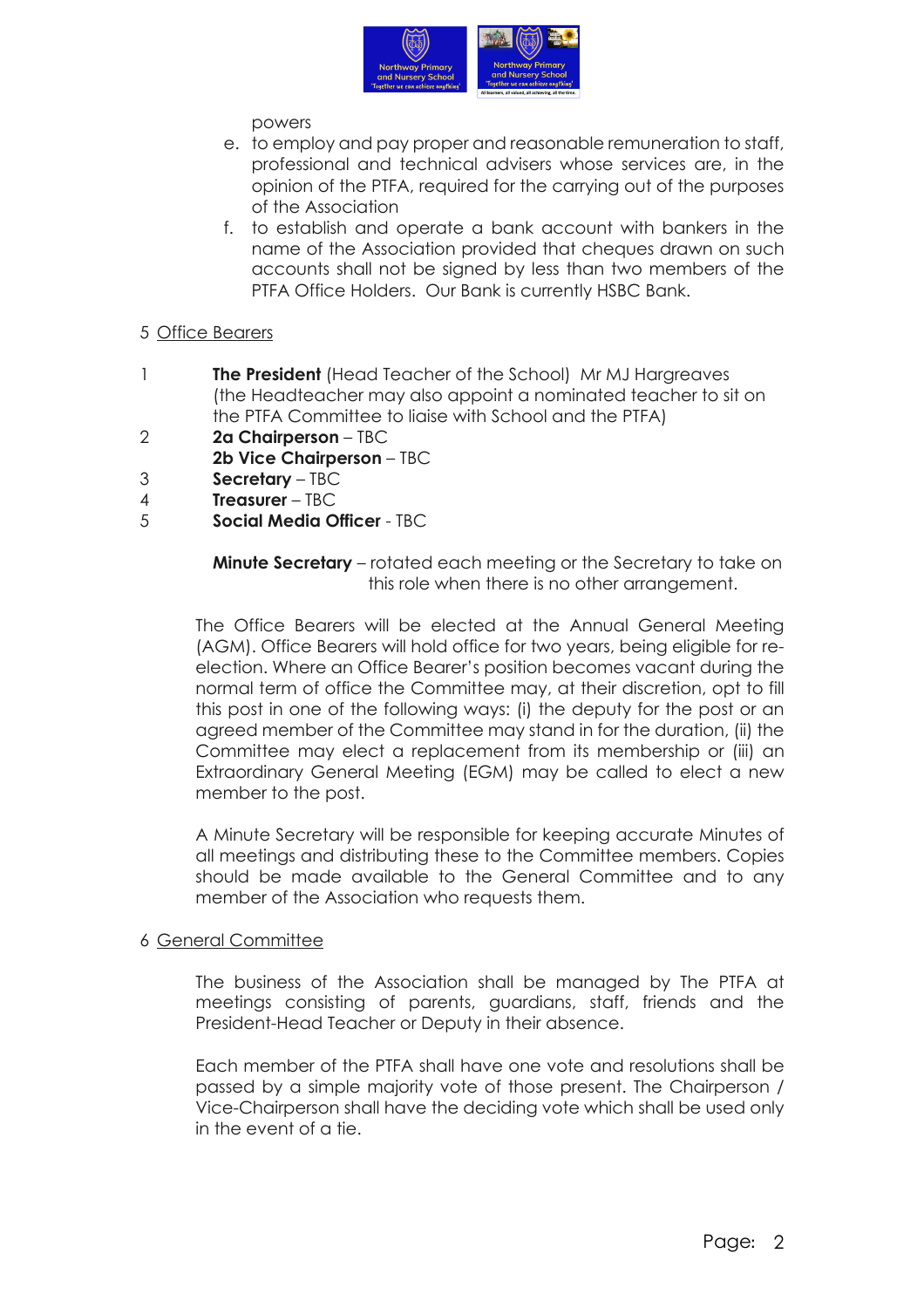

# 7 Annual General Meetings

The Annual General Meeting (AGM) shall be held in September or October each year. This may be part of the School Governing Board presentation to parents or a separate event. The notice calling the meeting shall be sent to members at least 21 days in advance provided that non-receipt of such notice by any member shall not invalidate the meeting. The business shall include:

- a. Election of Office Holders
- b. Approval of the Accounts for the preceding year
- c. Appointment of an independent examiner of the Accounts
- d. Receipt of reports of the Office Holders (where appropriate)
- e. The work of the PTFA
- f. Priorities for the year ahead

At all Annual General Meetings voting shall be on the basis of one vote per member present at the meeting. At all Annual General Meetings the quorum shall consist of no less than 5 members of the Association.

Any member of the Association shall have the right to raise a matter to be voted on at the Annual General Meeting by sending it in writing to the Secretary by no later than 5 days prior to the AGM.

### 8 Finance

Funds of the Association shall be lodged in a bank, building society or other account in the name of the Association. The current bank account is held with HSBC Bank. Cheques shall be drawn or withdrawals made against the signatures of two named Committee members.

The Treasurer shall be responsible for keeping accurate records of the financial transactions of the Association

The Association's financial year shall end on the 31<sup>st</sup> August each year. The accounts shall be reviewed annually by an independent examiner appointed at the previous AGM by the members.

The PTFA and Office Holders shall be responsible for ensuring that all property/money received by/for the Association shall be applied for the aims and ethos of the Association.

### 9 Alterations to the Constitution

Changes or additions must be made at an AGM or an EGM called for the purpose. The proposed change shall be specified in the notice calling the meeting and be approved by not less than two thirds of those present.